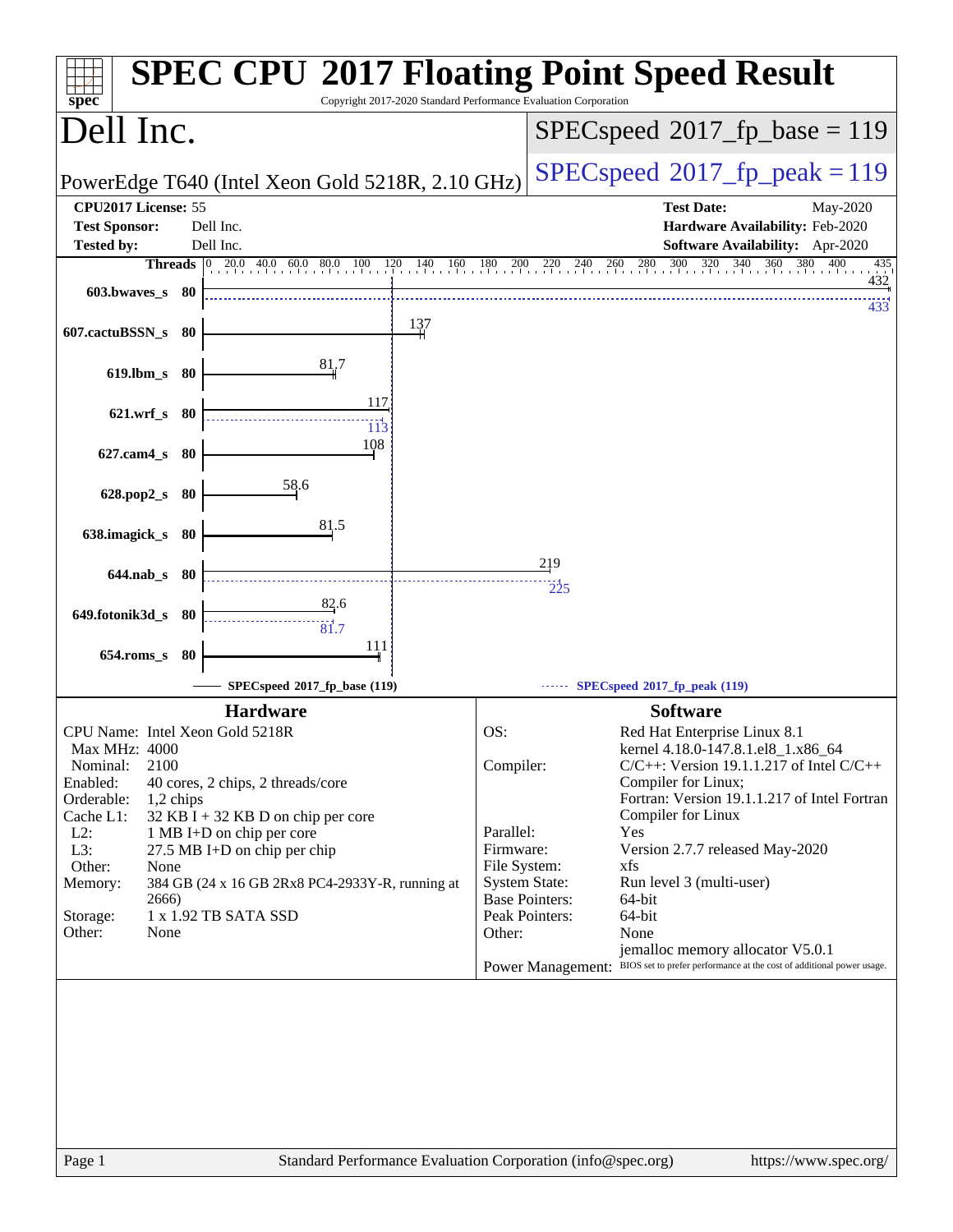| <b>SPEC CPU®2017 Floating Point Speed Result</b><br>spec<br>Copyright 2017-2020 Standard Performance Evaluation Corporation |                |                |       |                |              |                                          |       |                |                |                   |                |              |                                        |              |
|-----------------------------------------------------------------------------------------------------------------------------|----------------|----------------|-------|----------------|--------------|------------------------------------------|-------|----------------|----------------|-------------------|----------------|--------------|----------------------------------------|--------------|
| Dell Inc.                                                                                                                   |                |                |       |                |              | $SPEC speed^{\circ}2017\_fp\_base = 119$ |       |                |                |                   |                |              |                                        |              |
| $SPEC speed^{\circ}2017$ _fp_peak = 119<br>PowerEdge T640 (Intel Xeon Gold 5218R, 2.10 GHz)                                 |                |                |       |                |              |                                          |       |                |                |                   |                |              |                                        |              |
| CPU2017 License: 55                                                                                                         |                |                |       |                |              |                                          |       |                |                | <b>Test Date:</b> |                |              | May-2020                               |              |
| <b>Test Sponsor:</b>                                                                                                        | Dell Inc.      |                |       |                |              |                                          |       |                |                |                   |                |              | Hardware Availability: Feb-2020        |              |
| <b>Tested by:</b>                                                                                                           | Dell Inc.      |                |       |                |              |                                          |       |                |                |                   |                |              | <b>Software Availability:</b> Apr-2020 |              |
|                                                                                                                             |                |                |       |                |              |                                          |       |                |                |                   |                |              |                                        |              |
|                                                                                                                             |                |                |       |                |              | <b>Results Table</b>                     |       |                |                |                   |                |              |                                        |              |
|                                                                                                                             |                | <b>Base</b>    |       |                |              |                                          |       | <b>Peak</b>    |                |                   |                |              |                                        |              |
| <b>Benchmark</b>                                                                                                            |                |                |       |                |              |                                          |       |                |                |                   |                |              |                                        |              |
|                                                                                                                             | <b>Threads</b> | <b>Seconds</b> | Ratio | <b>Seconds</b> | <b>Ratio</b> | <b>Seconds</b>                           | Ratio | <b>Threads</b> | <b>Seconds</b> | <b>Ratio</b>      | <b>Seconds</b> | <b>Ratio</b> | <b>Seconds</b>                         | <b>Ratio</b> |
| 603.bwaves_s                                                                                                                | 80             | 136            | 432   | 136            | 433          |                                          |       | 80             | 136            | 433               | 136            | 433          |                                        |              |
| 607.cactuBSSN s                                                                                                             | 80             | 119            | 140   | 122            | 137          |                                          |       | 80             | 119            | 140               | <u>122</u>     | 137          |                                        |              |
| $619.$ lbm_s                                                                                                                | 80             | 62.7           | 83.5  | 64.1           | 81.7         |                                          |       | 80             | 62.7           | 83.5              | 64.1           | 81.7         |                                        |              |
| $621$ .wrf s                                                                                                                | 80             | 113            | 117   | 113            | 117          |                                          |       | 80             | <b>117</b>     | <b>113</b>        | 117            | 113          |                                        |              |
| 627.cam4_s                                                                                                                  | 80             | 82.4           | 108   | 82.3           | 108          |                                          |       | 80             | 82.4           | 108               | 82.3           | 108          |                                        |              |
| 628.pop2_s                                                                                                                  | 80             | 202            | 58.6  | 202            | 58.9         |                                          |       | 80             | 202            | 58.6              | 202            | 58.9         |                                        |              |
| 638. imagick_s                                                                                                              | 80             | 177            | 81.6  | 177            | 81.5         |                                          |       | 80             | 177            | 81.6              | 177            | 81.5         |                                        |              |
| $644$ .nab $_s$                                                                                                             | 80             | 79.8           | 219   | 79.9           | 219          |                                          |       | 80             | 77.6           | 225               | 77.7           | 225          |                                        |              |
| 649.fotonik3d s                                                                                                             | 80             | 110            | 83.1  | <b>110</b>     | 82.6         |                                          |       | 80             | <b>112</b>     | 81.7              | 111            | 82.0         |                                        |              |

**[SPECspeed](http://www.spec.org/auto/cpu2017/Docs/result-fields.html#SPECspeed2017fpbase)[2017\\_fp\\_base =](http://www.spec.org/auto/cpu2017/Docs/result-fields.html#SPECspeed2017fpbase) 119 [SPECspeed](http://www.spec.org/auto/cpu2017/Docs/result-fields.html#SPECspeed2017fppeak)[2017\\_fp\\_peak =](http://www.spec.org/auto/cpu2017/Docs/result-fields.html#SPECspeed2017fppeak) 119**

Results appear in the [order in which they were run.](http://www.spec.org/auto/cpu2017/Docs/result-fields.html#RunOrder) Bold underlined text [indicates a median measurement.](http://www.spec.org/auto/cpu2017/Docs/result-fields.html#Median)

#### **[Submit Notes](http://www.spec.org/auto/cpu2017/Docs/result-fields.html#SubmitNotes)**

 The numactl mechanism was used to bind copies to processors. The config file option 'submit' was used to generate numactl commands to bind each copy to a specific processor. For details, please see the config file.

#### **[Operating System Notes](http://www.spec.org/auto/cpu2017/Docs/result-fields.html#OperatingSystemNotes)**

Stack size set to unlimited using "ulimit -s unlimited"

#### **[Environment Variables Notes](http://www.spec.org/auto/cpu2017/Docs/result-fields.html#EnvironmentVariablesNotes)**

Environment variables set by runcpu before the start of the run: KMP\_AFFINITY = "granularity=fine,compact" LD\_LIBRARY\_PATH = "/home/cpu2017/lib/intel64:/home/cpu2017/je5.0.1-64" MALLOC\_CONF = "retain:true" OMP\_STACKSIZE = "192M"

#### **[General Notes](http://www.spec.org/auto/cpu2017/Docs/result-fields.html#GeneralNotes)**

 Binaries compiled on a system with 1x Intel Core i9-9900K CPU + 64GB RAM memory using Redhat Enterprise Linux 8.0 NA: The test sponsor attests, as of date of publication, that CVE-2017-5754 (Meltdown) is mitigated in the system as tested and documented. Yes: The test sponsor attests, as of date of publication, that CVE-2017-5753 (Spectre variant 1) is mitigated in the system as tested and documented. Yes: The test sponsor attests, as of date of publication, that CVE-2017-5715 (Spectre variant 2)

**(Continued on next page)**

| Page 2 | Standard Performance Evaluation Corporation (info@spec.org) | https://www.spec.org/ |
|--------|-------------------------------------------------------------|-----------------------|
|        |                                                             |                       |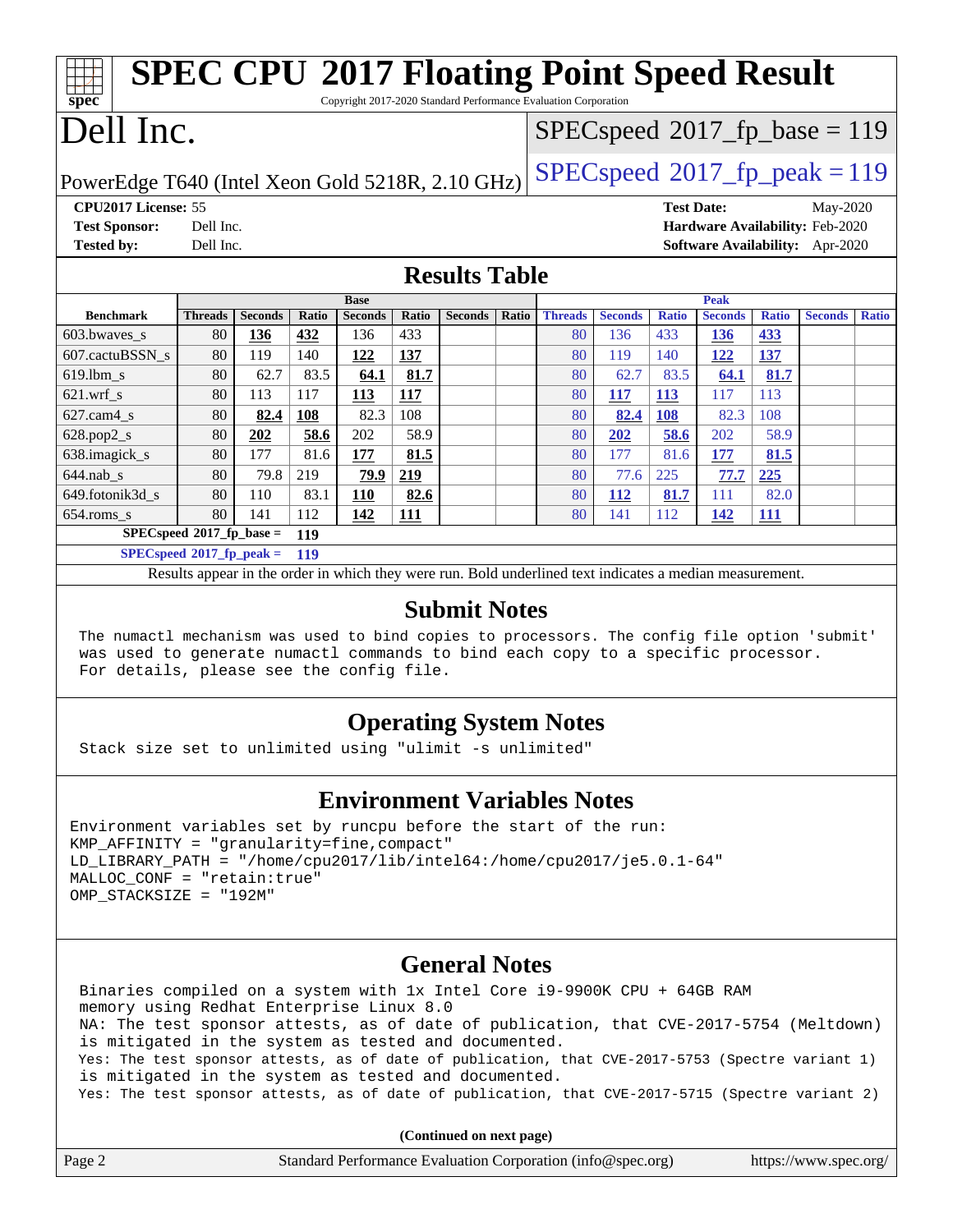#### **[spec](http://www.spec.org/) [SPEC CPU](http://www.spec.org/auto/cpu2017/Docs/result-fields.html#SPECCPU2017FloatingPointSpeedResult)[2017 Floating Point Speed Result](http://www.spec.org/auto/cpu2017/Docs/result-fields.html#SPECCPU2017FloatingPointSpeedResult)** Copyright 2017-2020 Standard Performance Evaluation Corporation Dell Inc. PowerEdge T640 (Intel Xeon Gold 5218R, 2.10 GHz)  $\left|$  [SPECspeed](http://www.spec.org/auto/cpu2017/Docs/result-fields.html#SPECspeed2017fppeak)<sup>®</sup>[2017\\_fp\\_peak = 1](http://www.spec.org/auto/cpu2017/Docs/result-fields.html#SPECspeed2017fppeak)19  $SPEC speed^{\circ}2017\_fp\_base = 119$ **[CPU2017 License:](http://www.spec.org/auto/cpu2017/Docs/result-fields.html#CPU2017License)** 55 **[Test Date:](http://www.spec.org/auto/cpu2017/Docs/result-fields.html#TestDate)** May-2020 **[Test Sponsor:](http://www.spec.org/auto/cpu2017/Docs/result-fields.html#TestSponsor)** Dell Inc. **[Hardware Availability:](http://www.spec.org/auto/cpu2017/Docs/result-fields.html#HardwareAvailability)** Feb-2020 **[Tested by:](http://www.spec.org/auto/cpu2017/Docs/result-fields.html#Testedby)** Dell Inc. **[Software Availability:](http://www.spec.org/auto/cpu2017/Docs/result-fields.html#SoftwareAvailability)** Apr-2020 **[General Notes \(Continued\)](http://www.spec.org/auto/cpu2017/Docs/result-fields.html#GeneralNotes)** is mitigated in the system as tested and documented. Transparent Huge Pages enabled by default Prior to runcpu invocation Filesystem page cache synced and cleared with: sync; echo 3> /proc/sys/vm/drop\_caches runcpu command invoked through numactl i.e.: numactl --interleave=all runcpu <etc> jemalloc, a general purpose malloc implementation built with the RedHat Enterprise 7.5, and the system compiler gcc 4.8.5 sources available from jemalloc.net or <https://github.com/jemalloc/jemalloc/releases> **[Platform Notes](http://www.spec.org/auto/cpu2017/Docs/result-fields.html#PlatformNotes)** BIOS settings: Sub NUMA Cluster enabled Virtualization Technology disabled System Profile set to Custom CPU Performance set to Maximum Performance C States set to Autonomous C1E disabled Uncore Frequency set to Dynamic Energy Efficiency Policy set to Performance Memory Patrol Scrub disabled Logical Processor enabled CPU Interconnect Bus Link Power Management disabled PCI ASPM L1 Link Power Management disabled UPI Prefetch enabled LLC Prefetch disabled Dead Line LLC Alloc enabled Directory AtoS disabled Sysinfo program /home/cpu2017/bin/sysinfo Rev: r6365 of 2019-08-21 295195f888a3d7edb1e6e46a485a0011 running on poweredge-sut-rhel8-1 Mon Jul 27 06:23:43 2020 SUT (System Under Test) info as seen by some common utilities. For more information on this section, see <https://www.spec.org/cpu2017/Docs/config.html#sysinfo> From /proc/cpuinfo model name : Intel(R) Xeon(R) Gold 5218R CPU @ 2.10GHz 2 "physical id"s (chips) 80 "processors" cores, siblings (Caution: counting these is hw and system dependent. The following excerpts from /proc/cpuinfo might not be reliable. Use with caution.)

**(Continued on next page)**

cpu cores : 20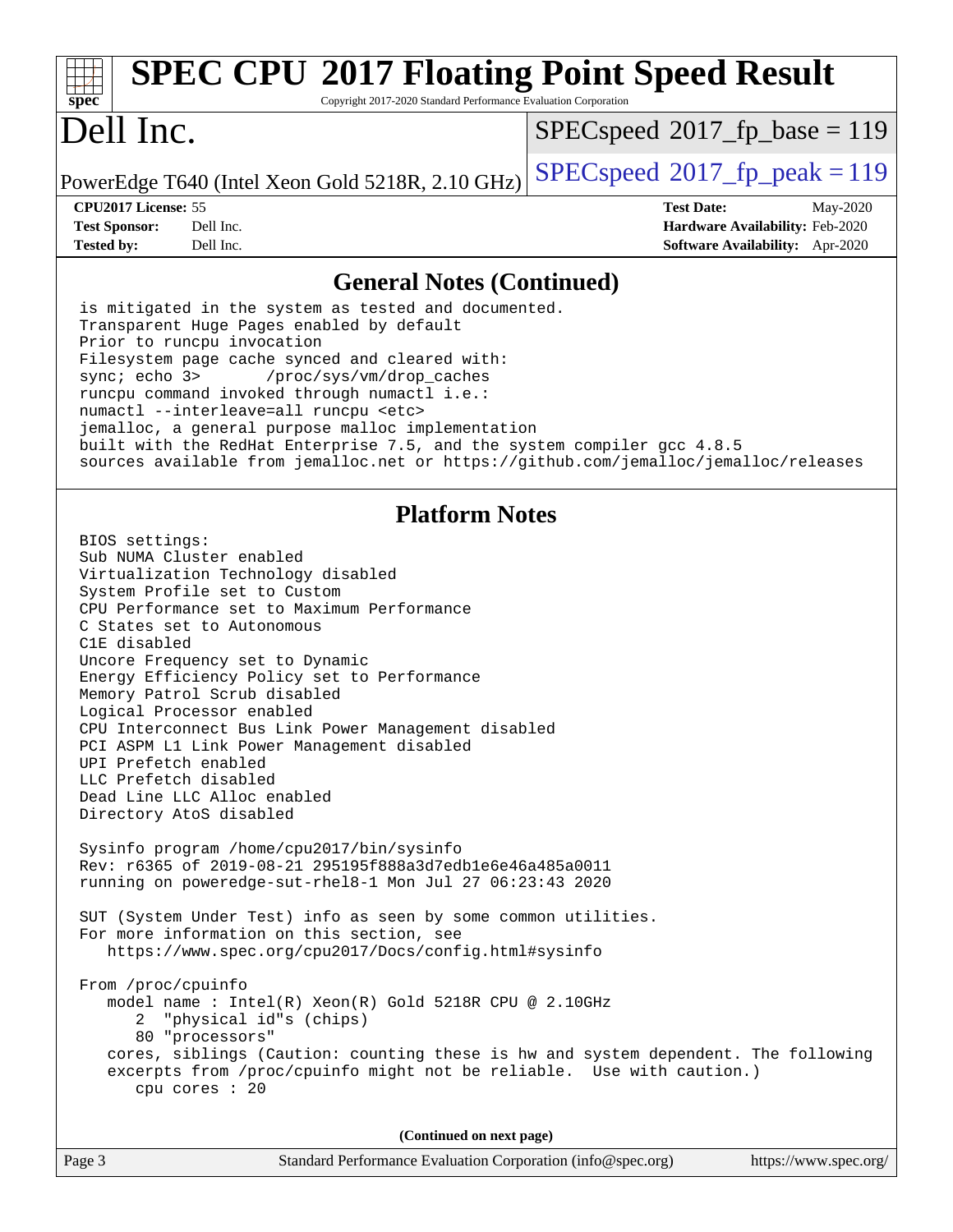| $sp\overline{ec}$                                                                          | Copyright 2017-2020 Standard Performance Evaluation Corporation | <b>SPEC CPU®2017 Floating Point Speed Result</b>                                                                                                                       |
|--------------------------------------------------------------------------------------------|-----------------------------------------------------------------|------------------------------------------------------------------------------------------------------------------------------------------------------------------------|
| Dell Inc.                                                                                  |                                                                 | $SPEC speed^{\circ}2017\_fp\_base = 119$                                                                                                                               |
| PowerEdge T640 (Intel Xeon Gold 5218R, 2.10 GHz)                                           |                                                                 | $SPEC speed^{\circ}2017$ fp peak = 119                                                                                                                                 |
| CPU2017 License: 55<br><b>Test Sponsor:</b><br>Dell Inc.<br><b>Tested by:</b><br>Dell Inc. |                                                                 | <b>Test Date:</b><br>May-2020<br>Hardware Availability: Feb-2020<br>Software Availability: Apr-2020                                                                    |
|                                                                                            |                                                                 |                                                                                                                                                                        |
|                                                                                            | <b>Platform Notes (Continued)</b>                               |                                                                                                                                                                        |
| siblings : 40                                                                              |                                                                 | physical 0: cores 0 1 2 3 4 8 9 10 11 12 16 17 18 19 20 24 25 26 27 28<br>physical 1: cores 0 1 2 3 4 8 9 10 11 12 16 17 18 19 20 24 25 26 27 28                       |
| From lscpu:                                                                                |                                                                 |                                                                                                                                                                        |
| Architecture:                                                                              | x86_64                                                          |                                                                                                                                                                        |
| $CPU$ op-mode(s):<br>Byte Order:                                                           | $32$ -bit, $64$ -bit<br>Little Endian                           |                                                                                                                                                                        |
| CPU(s):                                                                                    | 80                                                              |                                                                                                                                                                        |
| On-line CPU(s) list: $0-79$                                                                |                                                                 |                                                                                                                                                                        |
| Thread( $s$ ) per core:                                                                    | 2                                                               |                                                                                                                                                                        |
| Core(s) per socket:<br>Socket(s):                                                          | 20<br>2                                                         |                                                                                                                                                                        |
| NUMA $node(s)$ :                                                                           | 2                                                               |                                                                                                                                                                        |
| Vendor ID:                                                                                 | GenuineIntel                                                    |                                                                                                                                                                        |
| CPU family:                                                                                | 6                                                               |                                                                                                                                                                        |
| Model:<br>Model name:                                                                      | 85<br>$Intel(R) Xeon(R) Gold 5218R CPU @ 2.10GHz$               |                                                                                                                                                                        |
| Stepping:                                                                                  | $7\phantom{.}$                                                  |                                                                                                                                                                        |
| CPU MHz:                                                                                   | 1530.370                                                        |                                                                                                                                                                        |
| $CPU$ $max$ $MHz$ :<br>CPU min MHz:                                                        | 4000.0000<br>800.0000                                           |                                                                                                                                                                        |
| BogoMIPS:                                                                                  | 4200.00                                                         |                                                                                                                                                                        |
| Virtualization:                                                                            | $VT - x$                                                        |                                                                                                                                                                        |
| L1d cache:                                                                                 | 32K                                                             |                                                                                                                                                                        |
| Lli cache:<br>$L2$ cache:                                                                  | 32K<br>1024K                                                    |                                                                                                                                                                        |
| L3 cache:                                                                                  | 28160K                                                          |                                                                                                                                                                        |
| NUMA node0 CPU(s):                                                                         |                                                                 |                                                                                                                                                                        |
|                                                                                            |                                                                 | 0, 2, 4, 6, 8, 10, 12, 14, 16, 18, 20, 22, 24, 26, 28, 30, 32, 34, 36, 38, 40, 42, 44, 46, 48, 50, 52, 54, 56, 58                                                      |
| , 60, 62, 64, 66, 68, 70, 72, 74, 76, 78<br>NUMA node1 CPU(s):                             |                                                                 |                                                                                                                                                                        |
|                                                                                            |                                                                 | 1, 3, 5, 7, 9, 11, 13, 15, 17, 19, 21, 23, 25, 27, 29, 31, 33, 35, 37, 39, 41, 43, 45, 47, 49, 51, 53, 55, 57, 59                                                      |
| , 61, 63, 65, 67, 69, 71, 73, 75, 77, 79                                                   |                                                                 |                                                                                                                                                                        |
| Flagg:                                                                                     |                                                                 | fpu vme de pse tsc msr pae mce cx8 apic sep mtrr pge mca cmov<br>pat pse36 clflush dts acpi mmx fxsr sse sse2 ss ht tm pbe syscall nx pdpelgb rdtscp                   |
|                                                                                            |                                                                 | lm constant_tsc art arch_perfmon pebs bts rep_good nopl xtopology nonstop_tsc cpuid                                                                                    |
|                                                                                            |                                                                 | aperfmperf pni pclmulqdq dtes64 monitor ds_cpl vmx smx est tm2 ssse3 sdbg fma cx16                                                                                     |
|                                                                                            |                                                                 | xtpr pdcm pcid dca sse4_1 sse4_2 x2apic movbe popcnt tsc_deadline_timer aes xsave                                                                                      |
|                                                                                            |                                                                 | avx f16c rdrand lahf_lm abm 3dnowprefetch cpuid_fault epb cat_13 cdp_13<br>invpcid_single intel_ppin ssbd mba ibrs ibpb stibp ibrs_enhanced tpr_shadow vnmi            |
|                                                                                            |                                                                 | flexpriority ept vpid fsgsbase tsc_adjust bmil hle avx2 smep bmi2 erms invpcid rtm                                                                                     |
|                                                                                            |                                                                 | cqm mpx rdt_a avx512f avx512dq rdseed adx smap clflushopt clwb intel_pt avx512cd                                                                                       |
| arch_capabilities                                                                          |                                                                 | avx512bw avx512vl xsaveopt xsavec xgetbvl xsaves cqm_llc cqm_occup_llc cqm_mbm_total<br>cqm_mbm_local dtherm ida arat pln pts pku ospke avx512_vnni md_clear flush_lld |
|                                                                                            |                                                                 |                                                                                                                                                                        |
|                                                                                            | (Continued on next page)                                        |                                                                                                                                                                        |
| Page 4                                                                                     | Standard Performance Evaluation Corporation (info@spec.org)     | https://www.spec.org/                                                                                                                                                  |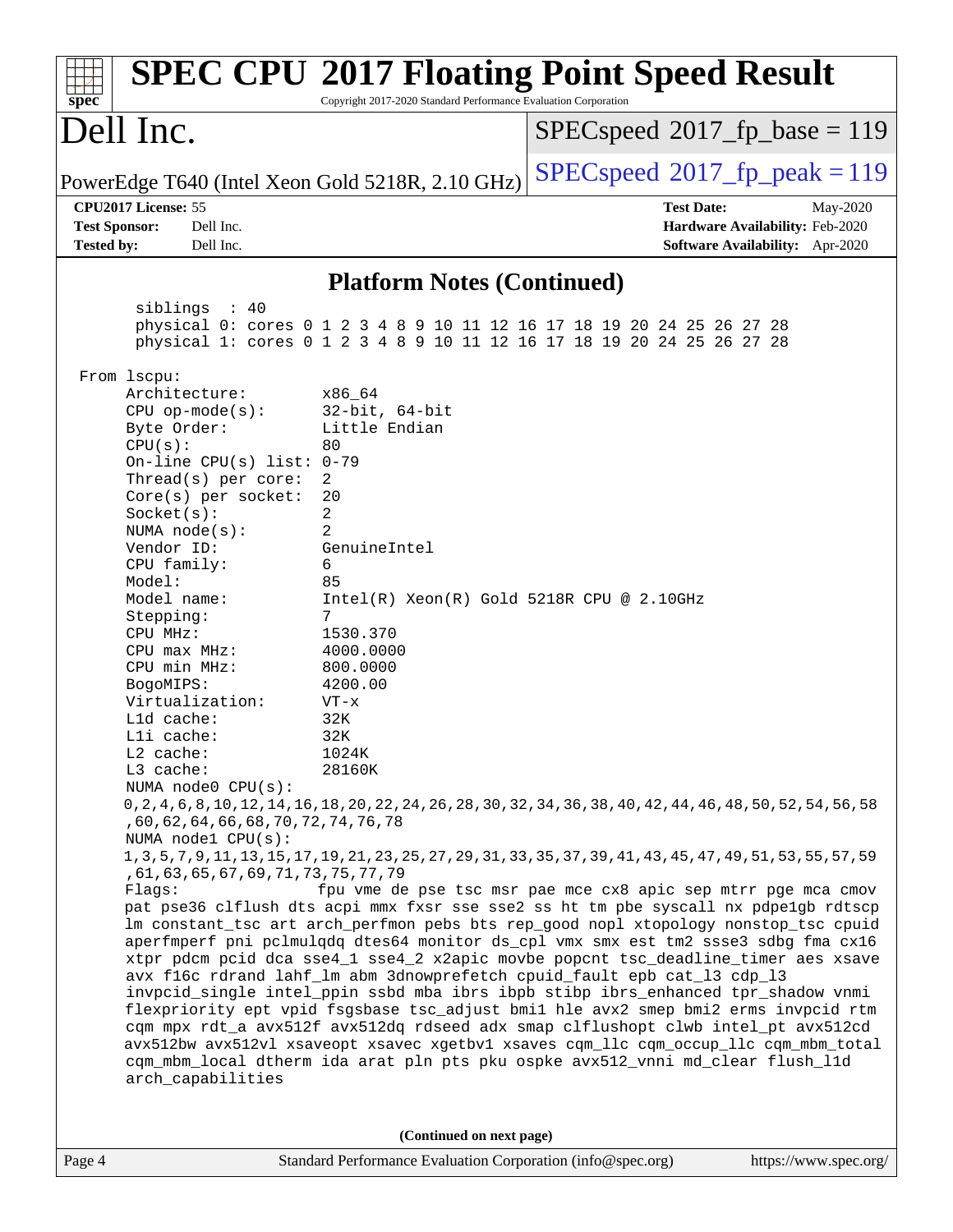| <b>SPEC CPU®2017 Floating Point Speed Result</b><br>spec<br>Copyright 2017-2020 Standard Performance Evaluation Corporation                                                                                      |                                                                           |
|------------------------------------------------------------------------------------------------------------------------------------------------------------------------------------------------------------------|---------------------------------------------------------------------------|
| Dell Inc.                                                                                                                                                                                                        | $SPEC speed^{\circ}2017\_fp\_base = 119$                                  |
| PowerEdge T640 (Intel Xeon Gold 5218R, 2.10 GHz)                                                                                                                                                                 | $SPEC speed^{\circ}2017$ fp peak = 119                                    |
| CPU2017 License: 55                                                                                                                                                                                              | <b>Test Date:</b><br>May-2020                                             |
| <b>Test Sponsor:</b><br>Dell Inc.<br><b>Tested by:</b><br>Dell Inc.                                                                                                                                              | Hardware Availability: Feb-2020<br><b>Software Availability:</b> Apr-2020 |
|                                                                                                                                                                                                                  |                                                                           |
| <b>Platform Notes (Continued)</b>                                                                                                                                                                                |                                                                           |
| /proc/cpuinfo cache data<br>cache size $: 28160$ KB                                                                                                                                                              |                                                                           |
| From numactl --hardware WARNING: a numactl 'node' might or might not correspond to a<br>physical chip.                                                                                                           |                                                                           |
| $available: 2 nodes (0-1)$<br>node 0 cpus: 0 2 4 6 8 10 12 14 16 18 20 22 24 26 28 30 32 34 36 38 40 42 44 46 48 50<br>52 54 56 58 60 62 64 66 68 70 72 74 76 78<br>node 0 size: 192070 MB                       |                                                                           |
| node 0 free: 190877 MB<br>node 1 cpus: 1 3 5 7 9 11 13 15 17 19 21 23 25 27 29 31 33 35 37 39 41 43 45 47 49 51<br>53 55 57 59 61 63 65 67 69 71 73 75 77 79<br>node 1 size: 193502 MB<br>node 1 free: 184919 MB |                                                                           |
| node distances:<br>node<br>$\overline{0}$<br>$\overline{1}$<br>0:<br>10<br>21<br>1:<br>21<br>10                                                                                                                  |                                                                           |
| From /proc/meminfo<br>MemTotal:<br>394826356 kB<br>HugePages_Total:<br>0<br>Hugepagesize:<br>2048 kB                                                                                                             |                                                                           |
| From /etc/*release* /etc/*version*                                                                                                                                                                               |                                                                           |
| os-release:<br>NAME="Red Hat Enterprise Linux"<br>VERSION="8.1 (Ootpa)"                                                                                                                                          |                                                                           |
| $ID="rhe1"$<br>ID_LIKE="fedora"<br>VERSION_ID="8.1"                                                                                                                                                              |                                                                           |
| PLATFORM_ID="platform:el8"<br>PRETTY_NAME="Red Hat Enterprise Linux 8.1 (Ootpa)"<br>ANSI COLOR="0;31"                                                                                                            |                                                                           |
| redhat-release: Red Hat Enterprise Linux release 8.1 (Ootpa)<br>system-release: Red Hat Enterprise Linux release 8.1 (Ootpa)<br>system-release-cpe: cpe:/o:redhat:enterprise_linux:8.1:ga                        |                                                                           |
| uname $-a$ :<br>Linux poweredge-sut-rhel8-1 4.18.0-147.8.1.el8_1.x86_64 #1 SMP Wed Feb 26 03:08:15 UTC<br>2020 x86_64 x86_64 x86_64 GNU/Linux                                                                    |                                                                           |
| Kernel self-reported vulnerability status:                                                                                                                                                                       |                                                                           |
| itlb_multihit:<br>$CVE-2018-3620$ (L1 Terminal Fault):<br>Not affected<br>Microarchitectural Data Sampling:<br>Not affected                                                                                      | Processor vulnerable                                                      |
| (Continued on next page)                                                                                                                                                                                         |                                                                           |
| Standard Performance Evaluation Corporation (info@spec.org)<br>Page 5                                                                                                                                            | https://www.spec.org/                                                     |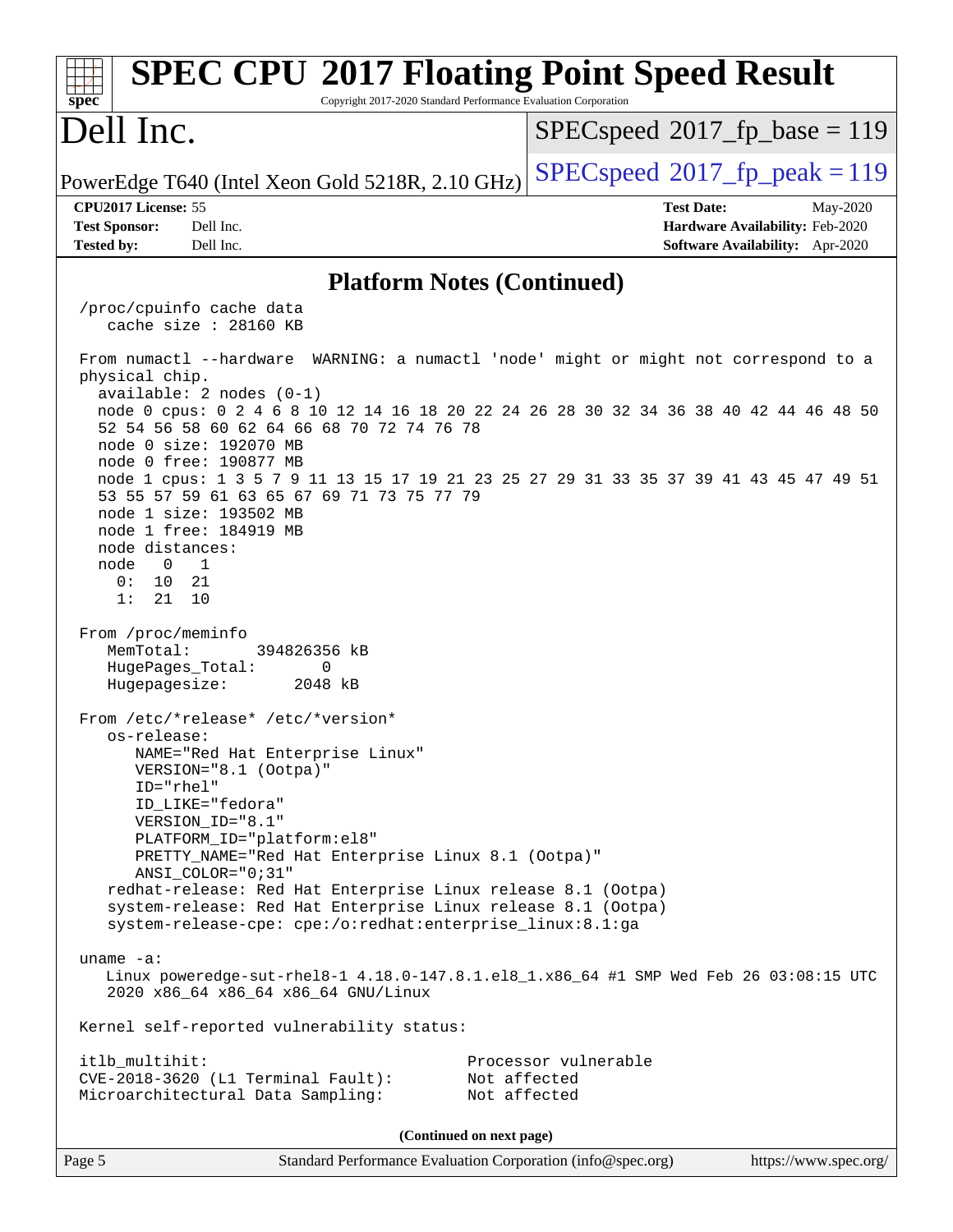| <b>SPEC CPU®2017 Floating Point Speed Result</b><br>Copyright 2017-2020 Standard Performance Evaluation Corporation<br>$\mathbf{spec}^*$                                                                                                                                                                                                                                                                                                                                                                                                                                                                                                                                                                                                                                                                                                                                                                                   |                                                                                                                                                                   |  |  |  |
|----------------------------------------------------------------------------------------------------------------------------------------------------------------------------------------------------------------------------------------------------------------------------------------------------------------------------------------------------------------------------------------------------------------------------------------------------------------------------------------------------------------------------------------------------------------------------------------------------------------------------------------------------------------------------------------------------------------------------------------------------------------------------------------------------------------------------------------------------------------------------------------------------------------------------|-------------------------------------------------------------------------------------------------------------------------------------------------------------------|--|--|--|
| Dell Inc.                                                                                                                                                                                                                                                                                                                                                                                                                                                                                                                                                                                                                                                                                                                                                                                                                                                                                                                  | $SPEC speed^{\circ}2017\_fp\_base = 119$                                                                                                                          |  |  |  |
| PowerEdge T640 (Intel Xeon Gold 5218R, 2.10 GHz)                                                                                                                                                                                                                                                                                                                                                                                                                                                                                                                                                                                                                                                                                                                                                                                                                                                                           | $SPEC speed^{\circ}2017$ _fp_peak = 119                                                                                                                           |  |  |  |
| CPU2017 License: 55<br>Dell Inc.<br><b>Test Sponsor:</b><br><b>Tested by:</b><br>Dell Inc.                                                                                                                                                                                                                                                                                                                                                                                                                                                                                                                                                                                                                                                                                                                                                                                                                                 | <b>Test Date:</b><br>May-2020<br>Hardware Availability: Feb-2020<br><b>Software Availability:</b> Apr-2020                                                        |  |  |  |
| <b>Platform Notes (Continued)</b>                                                                                                                                                                                                                                                                                                                                                                                                                                                                                                                                                                                                                                                                                                                                                                                                                                                                                          |                                                                                                                                                                   |  |  |  |
| CVE-2017-5754 (Meltdown):<br>CVE-2018-3639 (Speculative Store Bypass): Mitigation: Speculative Store Bypass disabled<br>$CVE-2017-5753$ (Spectre variant 1):<br>$CVE-2017-5715$ (Spectre variant 2):<br>RSB filling                                                                                                                                                                                                                                                                                                                                                                                                                                                                                                                                                                                                                                                                                                        | Not affected<br>via prctl and seccomp<br>Mitigation: usercopy/swapgs barriers and __user<br>pointer sanitization<br>Mitigation: Enhanced IBRS, IBPB: conditional, |  |  |  |
| tsx_async_abort:                                                                                                                                                                                                                                                                                                                                                                                                                                                                                                                                                                                                                                                                                                                                                                                                                                                                                                           | Mitigation: Clear CPU buffers; SMT vulnerable                                                                                                                     |  |  |  |
| run-level 3 Jul 23 04:22 last=5<br>SPEC is set to: /home/cpu2017<br>Filesystem<br>Size Used Avail Use% Mounted on<br>Type<br>/dev/mapper/rhel-home xfs<br>1.5T<br>26G 1.4T<br>From /sys/devices/virtual/dmi/id<br>Dell Inc. 2.7.7 05/05/2020<br>BIOS:<br>Vendor: Dell Inc.<br>Product: PowerEdge T640<br>Product Family: PowerEdge<br>Serial: 1234567<br>Additional information from dmidecode follows. WARNING: Use caution when you interpret<br>this section. The 'dmidecode' program reads system data which is "intended to allow<br>hardware to be accurately determined", but the intent may not be met, as there are<br>frequent changes to hardware, firmware, and the "DMTF SMBIOS" standard.<br>Memory:<br>5x 00AD00B300AD HMA82GR7CJR8N-WM 16 GB 2 rank 2933<br>1x 00AD063200AD HMA82GR7CJR8N-WM 16 GB 2 rank 2933<br>4x 00AD069D00AD HMA82GR7CJR8N-WM 16 GB 2 rank 2933<br>(End of data from sysinfo program) | 2% /home                                                                                                                                                          |  |  |  |
| <b>Compiler Version Notes</b>                                                                                                                                                                                                                                                                                                                                                                                                                                                                                                                                                                                                                                                                                                                                                                                                                                                                                              |                                                                                                                                                                   |  |  |  |
| 619.1bm_s(base, peak) 638.imagick_s(base, peak)<br>C<br>644.nab_s(base, peak)                                                                                                                                                                                                                                                                                                                                                                                                                                                                                                                                                                                                                                                                                                                                                                                                                                              |                                                                                                                                                                   |  |  |  |
| Intel(R) C Intel(R) 64 Compiler for applications running on Intel(R) 64,<br>Version 19.1.1.217 Build 20200306<br>Copyright (C) 1985-2020 Intel Corporation. All rights reserved.                                                                                                                                                                                                                                                                                                                                                                                                                                                                                                                                                                                                                                                                                                                                           |                                                                                                                                                                   |  |  |  |
|                                                                                                                                                                                                                                                                                                                                                                                                                                                                                                                                                                                                                                                                                                                                                                                                                                                                                                                            |                                                                                                                                                                   |  |  |  |
| (Continued on next page)                                                                                                                                                                                                                                                                                                                                                                                                                                                                                                                                                                                                                                                                                                                                                                                                                                                                                                   |                                                                                                                                                                   |  |  |  |
| Page 6<br>Standard Performance Evaluation Corporation (info@spec.org)                                                                                                                                                                                                                                                                                                                                                                                                                                                                                                                                                                                                                                                                                                                                                                                                                                                      | https://www.spec.org/                                                                                                                                             |  |  |  |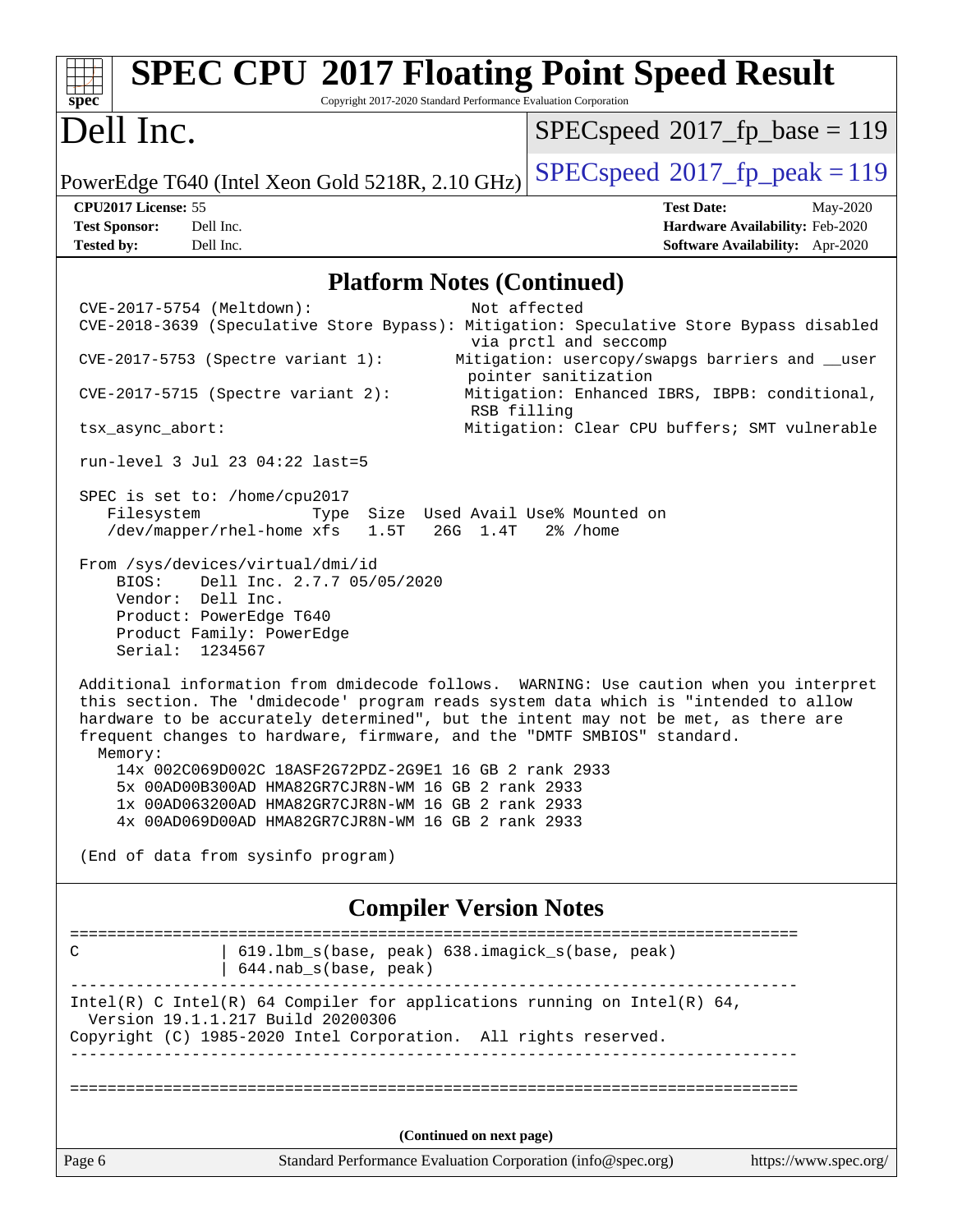| <b>SPEC CPU®2017 Floating Point Speed Result</b><br>Copyright 2017-2020 Standard Performance Evaluation Corporation<br>$spec^*$                                                                                                                                                                                                                                                                                                                                                                                                                                      |                                                                                                     |
|----------------------------------------------------------------------------------------------------------------------------------------------------------------------------------------------------------------------------------------------------------------------------------------------------------------------------------------------------------------------------------------------------------------------------------------------------------------------------------------------------------------------------------------------------------------------|-----------------------------------------------------------------------------------------------------|
| Dell Inc.                                                                                                                                                                                                                                                                                                                                                                                                                                                                                                                                                            | $SPEC speed^{\circ}2017\_fp\_base = 119$                                                            |
| PowerEdge T640 (Intel Xeon Gold 5218R, 2.10 GHz)                                                                                                                                                                                                                                                                                                                                                                                                                                                                                                                     | $SPEC speed^{\circ}2017$ [p_peak = 119                                                              |
| CPU2017 License: 55<br><b>Test Sponsor:</b><br>Dell Inc.<br><b>Tested by:</b><br>Dell Inc.                                                                                                                                                                                                                                                                                                                                                                                                                                                                           | <b>Test Date:</b><br>May-2020<br>Hardware Availability: Feb-2020<br>Software Availability: Apr-2020 |
| <b>Compiler Version Notes (Continued)</b>                                                                                                                                                                                                                                                                                                                                                                                                                                                                                                                            |                                                                                                     |
| C++, C, Fortran   607.cactuBSSN_s(base, peak)                                                                                                                                                                                                                                                                                                                                                                                                                                                                                                                        |                                                                                                     |
| Intel(R) $C++$ Intel(R) 64 Compiler for applications running on Intel(R) 64,<br>Version 19.1.1.217 Build 20200306<br>Copyright (C) 1985-2020 Intel Corporation. All rights reserved.<br>Intel(R) C Intel(R) 64 Compiler for applications running on Intel(R) 64,<br>Version 19.1.1.217 Build 20200306<br>Copyright (C) 1985-2020 Intel Corporation. All rights reserved.<br>$Intel(R)$ Fortran Intel(R) 64 Compiler for applications running on Intel(R)<br>64, Version 19.1.1.217 Build 20200306<br>Copyright (C) 1985-2020 Intel Corporation. All rights reserved. |                                                                                                     |
|                                                                                                                                                                                                                                                                                                                                                                                                                                                                                                                                                                      |                                                                                                     |
| 603.bwaves_s(base, peak) 649.fotonik3d_s(base, peak)<br>Fortran<br>654.roms_s(base, peak)                                                                                                                                                                                                                                                                                                                                                                                                                                                                            |                                                                                                     |
| $Intel(R)$ Fortran Intel(R) 64 Compiler for applications running on Intel(R)<br>64, Version 19.1.1.217 Build 20200306<br>Copyright (C) 1985-2020 Intel Corporation. All rights reserved.                                                                                                                                                                                                                                                                                                                                                                             |                                                                                                     |
| 621.wrf_s(base, peak) 627.cam4_s(base, peak)<br>Fortran, C<br>628.pop2_s(base, peak)                                                                                                                                                                                                                                                                                                                                                                                                                                                                                 |                                                                                                     |
| $Intel(R)$ Fortran Intel(R) 64 Compiler for applications running on Intel(R)<br>64, Version 19.1.1.217 Build 20200306<br>Copyright (C) 1985-2020 Intel Corporation. All rights reserved.<br>Intel(R) C Intel(R) 64 Compiler for applications running on Intel(R) 64,<br>Version 19.1.1.217 Build 20200306<br>Copyright (C) 1985-2020 Intel Corporation. All rights reserved.                                                                                                                                                                                         |                                                                                                     |
|                                                                                                                                                                                                                                                                                                                                                                                                                                                                                                                                                                      |                                                                                                     |
| <b>Base Compiler Invocation</b>                                                                                                                                                                                                                                                                                                                                                                                                                                                                                                                                      |                                                                                                     |
| C benchmarks:<br>icc                                                                                                                                                                                                                                                                                                                                                                                                                                                                                                                                                 |                                                                                                     |
| Fortran benchmarks:<br>ifort                                                                                                                                                                                                                                                                                                                                                                                                                                                                                                                                         |                                                                                                     |
| Benchmarks using both Fortran and C:<br>ifort icc                                                                                                                                                                                                                                                                                                                                                                                                                                                                                                                    |                                                                                                     |

**(Continued on next page)**

Page 7 Standard Performance Evaluation Corporation [\(info@spec.org\)](mailto:info@spec.org) <https://www.spec.org/>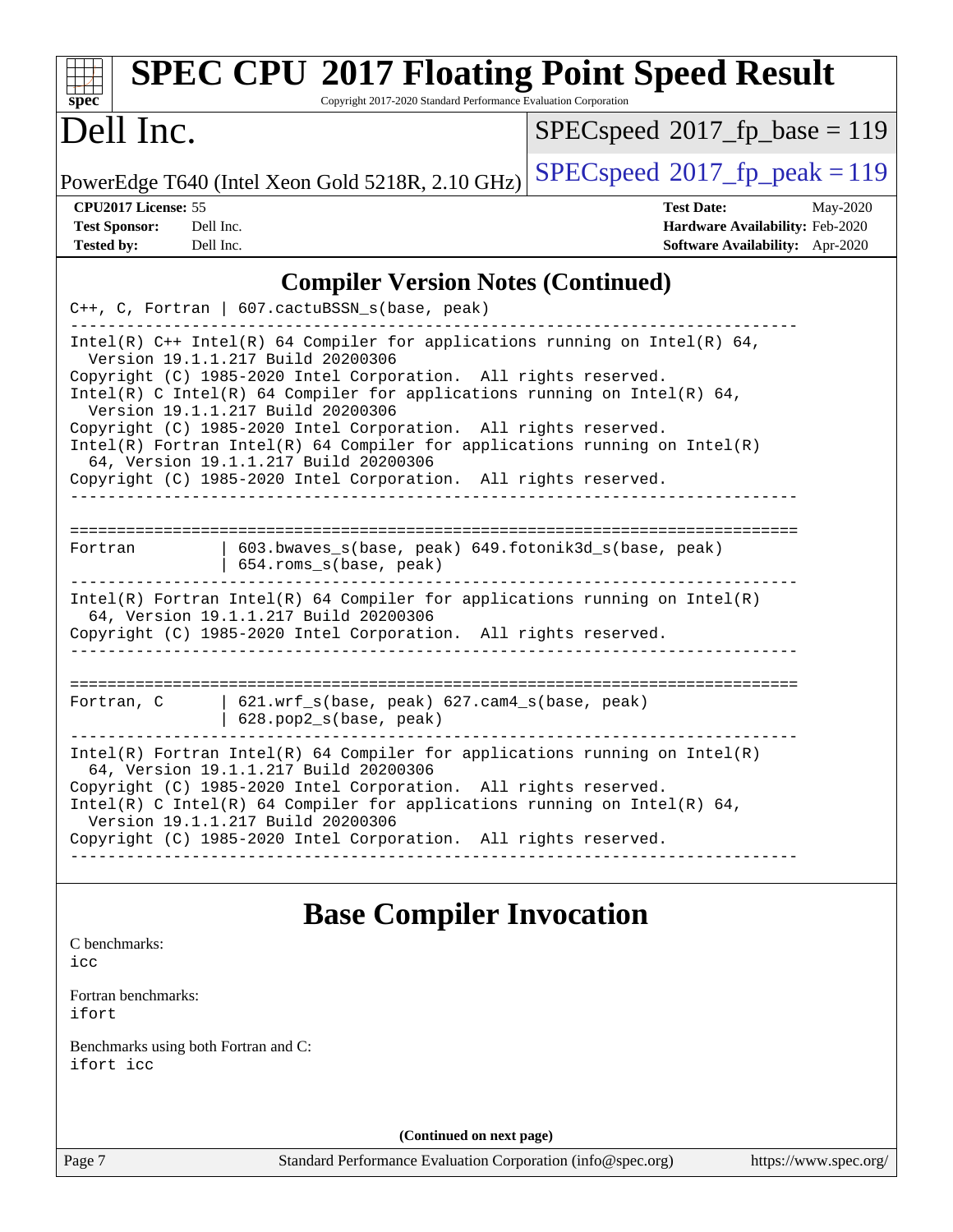# **[SPEC CPU](http://www.spec.org/auto/cpu2017/Docs/result-fields.html#SPECCPU2017FloatingPointSpeedResult)[2017 Floating Point Speed Result](http://www.spec.org/auto/cpu2017/Docs/result-fields.html#SPECCPU2017FloatingPointSpeedResult)**

Copyright 2017-2020 Standard Performance Evaluation Corporation

# Dell Inc.

**[spec](http://www.spec.org/)**

 $SPEC speed^{\circ}2017\_fp\_base = 119$ 

PowerEdge T640 (Intel Xeon Gold 5218R, 2.10 GHz)  $\left|$  [SPECspeed](http://www.spec.org/auto/cpu2017/Docs/result-fields.html#SPECspeed2017fppeak)<sup>®</sup>[2017\\_fp\\_peak = 1](http://www.spec.org/auto/cpu2017/Docs/result-fields.html#SPECspeed2017fppeak)19

**[CPU2017 License:](http://www.spec.org/auto/cpu2017/Docs/result-fields.html#CPU2017License)** 55 **[Test Date:](http://www.spec.org/auto/cpu2017/Docs/result-fields.html#TestDate)** May-2020 **[Test Sponsor:](http://www.spec.org/auto/cpu2017/Docs/result-fields.html#TestSponsor)** Dell Inc. **[Hardware Availability:](http://www.spec.org/auto/cpu2017/Docs/result-fields.html#HardwareAvailability)** Feb-2020 **[Tested by:](http://www.spec.org/auto/cpu2017/Docs/result-fields.html#Testedby)** Dell Inc. **[Software Availability:](http://www.spec.org/auto/cpu2017/Docs/result-fields.html#SoftwareAvailability)** Apr-2020

## **[Base Compiler Invocation \(Continued\)](http://www.spec.org/auto/cpu2017/Docs/result-fields.html#BaseCompilerInvocation)**

[Benchmarks using Fortran, C, and C++:](http://www.spec.org/auto/cpu2017/Docs/result-fields.html#BenchmarksusingFortranCandCXX) [icpc](http://www.spec.org/cpu2017/results/res2020q3/cpu2017-20200803-23622.flags.html#user_CC_CXX_FCbase_intel_icpc_c510b6838c7f56d33e37e94d029a35b4a7bccf4766a728ee175e80a419847e808290a9b78be685c44ab727ea267ec2f070ec5dc83b407c0218cded6866a35d07) [icc](http://www.spec.org/cpu2017/results/res2020q3/cpu2017-20200803-23622.flags.html#user_CC_CXX_FCbase_intel_icc_66fc1ee009f7361af1fbd72ca7dcefbb700085f36577c54f309893dd4ec40d12360134090235512931783d35fd58c0460139e722d5067c5574d8eaf2b3e37e92) [ifort](http://www.spec.org/cpu2017/results/res2020q3/cpu2017-20200803-23622.flags.html#user_CC_CXX_FCbase_intel_ifort_8111460550e3ca792625aed983ce982f94888b8b503583aa7ba2b8303487b4d8a21a13e7191a45c5fd58ff318f48f9492884d4413fa793fd88dd292cad7027ca)

**[Base Portability Flags](http://www.spec.org/auto/cpu2017/Docs/result-fields.html#BasePortabilityFlags)**

 603.bwaves\_s: [-DSPEC\\_LP64](http://www.spec.org/cpu2017/results/res2020q3/cpu2017-20200803-23622.flags.html#suite_basePORTABILITY603_bwaves_s_DSPEC_LP64) 607.cactuBSSN\_s: [-DSPEC\\_LP64](http://www.spec.org/cpu2017/results/res2020q3/cpu2017-20200803-23622.flags.html#suite_basePORTABILITY607_cactuBSSN_s_DSPEC_LP64) 619.lbm\_s: [-DSPEC\\_LP64](http://www.spec.org/cpu2017/results/res2020q3/cpu2017-20200803-23622.flags.html#suite_basePORTABILITY619_lbm_s_DSPEC_LP64) 621.wrf\_s: [-DSPEC\\_LP64](http://www.spec.org/cpu2017/results/res2020q3/cpu2017-20200803-23622.flags.html#suite_basePORTABILITY621_wrf_s_DSPEC_LP64) [-DSPEC\\_CASE\\_FLAG](http://www.spec.org/cpu2017/results/res2020q3/cpu2017-20200803-23622.flags.html#b621.wrf_s_baseCPORTABILITY_DSPEC_CASE_FLAG) [-convert big\\_endian](http://www.spec.org/cpu2017/results/res2020q3/cpu2017-20200803-23622.flags.html#user_baseFPORTABILITY621_wrf_s_convert_big_endian_c3194028bc08c63ac5d04de18c48ce6d347e4e562e8892b8bdbdc0214820426deb8554edfa529a3fb25a586e65a3d812c835984020483e7e73212c4d31a38223) 627.cam4\_s: [-DSPEC\\_LP64](http://www.spec.org/cpu2017/results/res2020q3/cpu2017-20200803-23622.flags.html#suite_basePORTABILITY627_cam4_s_DSPEC_LP64) [-DSPEC\\_CASE\\_FLAG](http://www.spec.org/cpu2017/results/res2020q3/cpu2017-20200803-23622.flags.html#b627.cam4_s_baseCPORTABILITY_DSPEC_CASE_FLAG) 628.pop2\_s: [-DSPEC\\_LP64](http://www.spec.org/cpu2017/results/res2020q3/cpu2017-20200803-23622.flags.html#suite_basePORTABILITY628_pop2_s_DSPEC_LP64) [-DSPEC\\_CASE\\_FLAG](http://www.spec.org/cpu2017/results/res2020q3/cpu2017-20200803-23622.flags.html#b628.pop2_s_baseCPORTABILITY_DSPEC_CASE_FLAG) [-convert big\\_endian](http://www.spec.org/cpu2017/results/res2020q3/cpu2017-20200803-23622.flags.html#user_baseFPORTABILITY628_pop2_s_convert_big_endian_c3194028bc08c63ac5d04de18c48ce6d347e4e562e8892b8bdbdc0214820426deb8554edfa529a3fb25a586e65a3d812c835984020483e7e73212c4d31a38223) [-assume byterecl](http://www.spec.org/cpu2017/results/res2020q3/cpu2017-20200803-23622.flags.html#user_baseFPORTABILITY628_pop2_s_assume_byterecl_7e47d18b9513cf18525430bbf0f2177aa9bf368bc7a059c09b2c06a34b53bd3447c950d3f8d6c70e3faf3a05c8557d66a5798b567902e8849adc142926523472) 638.imagick\_s: [-DSPEC\\_LP64](http://www.spec.org/cpu2017/results/res2020q3/cpu2017-20200803-23622.flags.html#suite_basePORTABILITY638_imagick_s_DSPEC_LP64) 644.nab\_s: [-DSPEC\\_LP64](http://www.spec.org/cpu2017/results/res2020q3/cpu2017-20200803-23622.flags.html#suite_basePORTABILITY644_nab_s_DSPEC_LP64) 649.fotonik3d\_s: [-DSPEC\\_LP64](http://www.spec.org/cpu2017/results/res2020q3/cpu2017-20200803-23622.flags.html#suite_basePORTABILITY649_fotonik3d_s_DSPEC_LP64) 654.roms\_s: [-DSPEC\\_LP64](http://www.spec.org/cpu2017/results/res2020q3/cpu2017-20200803-23622.flags.html#suite_basePORTABILITY654_roms_s_DSPEC_LP64)

### **[Base Optimization Flags](http://www.spec.org/auto/cpu2017/Docs/result-fields.html#BaseOptimizationFlags)**

#### [C benchmarks](http://www.spec.org/auto/cpu2017/Docs/result-fields.html#Cbenchmarks):

```
-m64 -std=c11 -xCORE-AVX512 -ipo -O3 -no-prec-div -qopt-prefetch
-ffinite-math-only -qopt-mem-layout-trans=4 -qopenmp -DSPEC_OPENMP
-mbranches-within-32B-boundaries
```
[Fortran benchmarks](http://www.spec.org/auto/cpu2017/Docs/result-fields.html#Fortranbenchmarks):

```
-m64 -Wl,-z,muldefs -DSPEC_OPENMP -xCORE-AVX512 -ipo -O3
-no-prec-div -qopt-prefetch -ffinite-math-only
-qopt-mem-layout-trans=4 -qopenmp -nostandard-realloc-lhs
-mbranches-within-32B-boundaries -L/usr/local/jemalloc64-5.0.1/lib
-ljemalloc
```
[Benchmarks using both Fortran and C](http://www.spec.org/auto/cpu2017/Docs/result-fields.html#BenchmarksusingbothFortranandC):

```
-m64 -std=c11 -Wl,-z,muldefs -xCORE-AVX512 -ipo -O3 -no-prec-div
-qopt-prefetch -ffinite-math-only -qopt-mem-layout-trans=4 -qopenmp
-DSPEC_OPENMP -mbranches-within-32B-boundaries -nostandard-realloc-lhs
-L/usr/local/jemalloc64-5.0.1/lib -ljemalloc
```
#### [Benchmarks using Fortran, C, and C++:](http://www.spec.org/auto/cpu2017/Docs/result-fields.html#BenchmarksusingFortranCandCXX)

```
-m64 -std=c11 -Wl,-z,muldefs -xCORE-AVX512 -ipo -O3 -no-prec-div
-qopt-prefetch -ffinite-math-only -qopt-mem-layout-trans=4 -qopenmp
-DSPEC_OPENMP -mbranches-within-32B-boundaries -nostandard-realloc-lhs
-L/usr/local/jemalloc64-5.0.1/lib -ljemalloc
```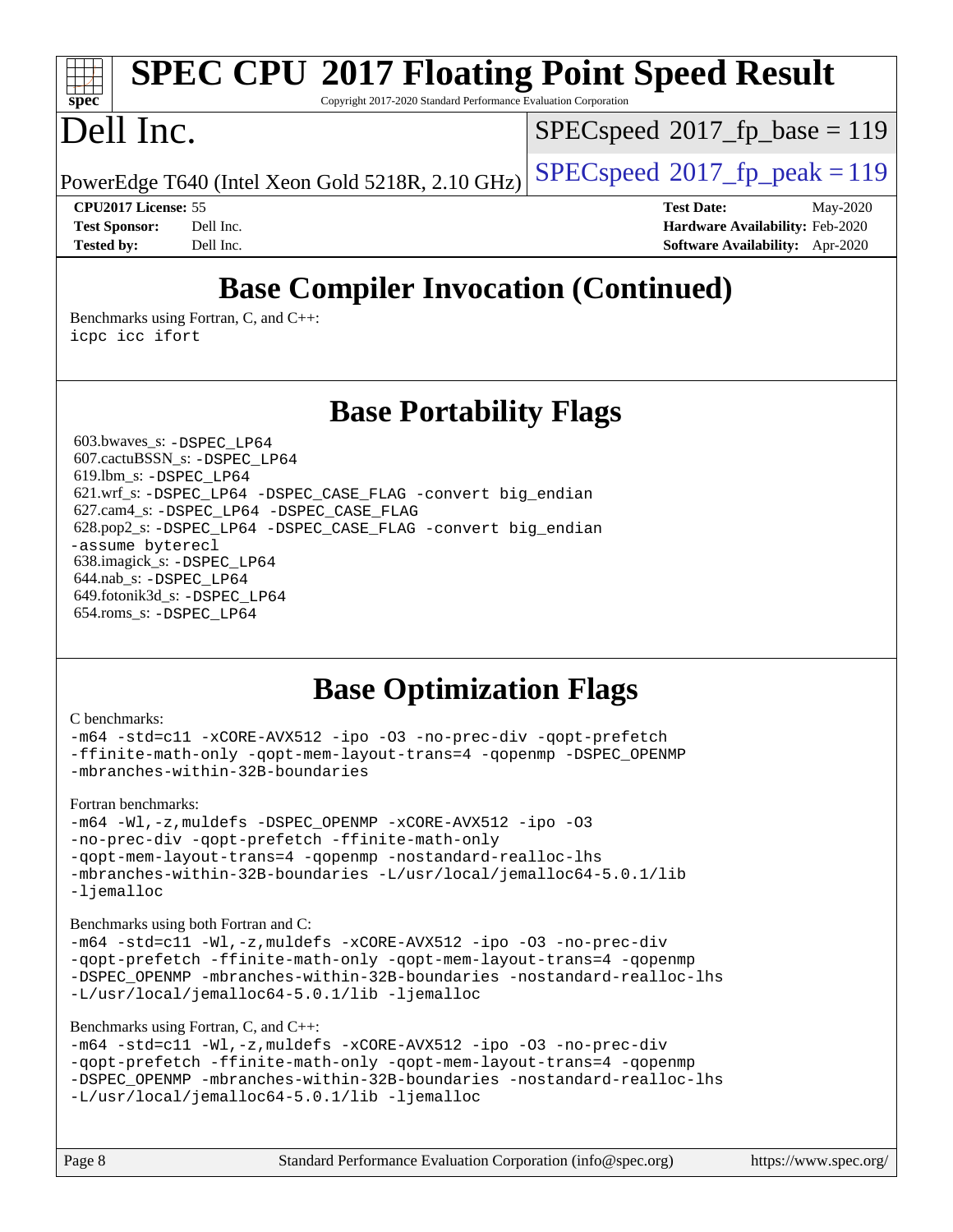# **[SPEC CPU](http://www.spec.org/auto/cpu2017/Docs/result-fields.html#SPECCPU2017FloatingPointSpeedResult)[2017 Floating Point Speed Result](http://www.spec.org/auto/cpu2017/Docs/result-fields.html#SPECCPU2017FloatingPointSpeedResult)**

Copyright 2017-2020 Standard Performance Evaluation Corporation

# Dell Inc.

**[spec](http://www.spec.org/)**

[SPECspeed](http://www.spec.org/auto/cpu2017/Docs/result-fields.html#SPECspeed2017fpbase)<sup>®</sup>2017 fp base = 119

PowerEdge T640 (Intel Xeon Gold 5218R, 2.10 GHz)  $\left|$  [SPECspeed](http://www.spec.org/auto/cpu2017/Docs/result-fields.html#SPECspeed2017fppeak)<sup>®</sup>[2017\\_fp\\_peak = 1](http://www.spec.org/auto/cpu2017/Docs/result-fields.html#SPECspeed2017fppeak)19

**[Test Sponsor:](http://www.spec.org/auto/cpu2017/Docs/result-fields.html#TestSponsor)** Dell Inc. **[Hardware Availability:](http://www.spec.org/auto/cpu2017/Docs/result-fields.html#HardwareAvailability)** Feb-2020 **[Tested by:](http://www.spec.org/auto/cpu2017/Docs/result-fields.html#Testedby)** Dell Inc. **[Software Availability:](http://www.spec.org/auto/cpu2017/Docs/result-fields.html#SoftwareAvailability)** Apr-2020

**[CPU2017 License:](http://www.spec.org/auto/cpu2017/Docs/result-fields.html#CPU2017License)** 55 **[Test Date:](http://www.spec.org/auto/cpu2017/Docs/result-fields.html#TestDate)** May-2020

### **[Peak Compiler Invocation](http://www.spec.org/auto/cpu2017/Docs/result-fields.html#PeakCompilerInvocation)**

[C benchmarks:](http://www.spec.org/auto/cpu2017/Docs/result-fields.html#Cbenchmarks)

[icc](http://www.spec.org/cpu2017/results/res2020q3/cpu2017-20200803-23622.flags.html#user_CCpeak_intel_icc_66fc1ee009f7361af1fbd72ca7dcefbb700085f36577c54f309893dd4ec40d12360134090235512931783d35fd58c0460139e722d5067c5574d8eaf2b3e37e92)

[Fortran benchmarks:](http://www.spec.org/auto/cpu2017/Docs/result-fields.html#Fortranbenchmarks) [ifort](http://www.spec.org/cpu2017/results/res2020q3/cpu2017-20200803-23622.flags.html#user_FCpeak_intel_ifort_8111460550e3ca792625aed983ce982f94888b8b503583aa7ba2b8303487b4d8a21a13e7191a45c5fd58ff318f48f9492884d4413fa793fd88dd292cad7027ca)

[Benchmarks using both Fortran and C:](http://www.spec.org/auto/cpu2017/Docs/result-fields.html#BenchmarksusingbothFortranandC) [ifort](http://www.spec.org/cpu2017/results/res2020q3/cpu2017-20200803-23622.flags.html#user_CC_FCpeak_intel_ifort_8111460550e3ca792625aed983ce982f94888b8b503583aa7ba2b8303487b4d8a21a13e7191a45c5fd58ff318f48f9492884d4413fa793fd88dd292cad7027ca) [icc](http://www.spec.org/cpu2017/results/res2020q3/cpu2017-20200803-23622.flags.html#user_CC_FCpeak_intel_icc_66fc1ee009f7361af1fbd72ca7dcefbb700085f36577c54f309893dd4ec40d12360134090235512931783d35fd58c0460139e722d5067c5574d8eaf2b3e37e92)

[Benchmarks using Fortran, C, and C++](http://www.spec.org/auto/cpu2017/Docs/result-fields.html#BenchmarksusingFortranCandCXX): [icpc](http://www.spec.org/cpu2017/results/res2020q3/cpu2017-20200803-23622.flags.html#user_CC_CXX_FCpeak_intel_icpc_c510b6838c7f56d33e37e94d029a35b4a7bccf4766a728ee175e80a419847e808290a9b78be685c44ab727ea267ec2f070ec5dc83b407c0218cded6866a35d07) [icc](http://www.spec.org/cpu2017/results/res2020q3/cpu2017-20200803-23622.flags.html#user_CC_CXX_FCpeak_intel_icc_66fc1ee009f7361af1fbd72ca7dcefbb700085f36577c54f309893dd4ec40d12360134090235512931783d35fd58c0460139e722d5067c5574d8eaf2b3e37e92) [ifort](http://www.spec.org/cpu2017/results/res2020q3/cpu2017-20200803-23622.flags.html#user_CC_CXX_FCpeak_intel_ifort_8111460550e3ca792625aed983ce982f94888b8b503583aa7ba2b8303487b4d8a21a13e7191a45c5fd58ff318f48f9492884d4413fa793fd88dd292cad7027ca)

#### **[Peak Portability Flags](http://www.spec.org/auto/cpu2017/Docs/result-fields.html#PeakPortabilityFlags)**

Same as Base Portability Flags

### **[Peak Optimization Flags](http://www.spec.org/auto/cpu2017/Docs/result-fields.html#PeakOptimizationFlags)**

[C benchmarks](http://www.spec.org/auto/cpu2017/Docs/result-fields.html#Cbenchmarks):

 $619.$ lbm\_s: basepeak = yes

638.imagick\_s: basepeak = yes

 644.nab\_s: [-m64](http://www.spec.org/cpu2017/results/res2020q3/cpu2017-20200803-23622.flags.html#user_peakCCLD644_nab_s_m64-icc) [-std=c11](http://www.spec.org/cpu2017/results/res2020q3/cpu2017-20200803-23622.flags.html#user_peakCCLD644_nab_s_std-icc-std_0e1c27790398a4642dfca32ffe6c27b5796f9c2d2676156f2e42c9c44eaad0c049b1cdb667a270c34d979996257aeb8fc440bfb01818dbc9357bd9d174cb8524) [-Wl,-z,muldefs](http://www.spec.org/cpu2017/results/res2020q3/cpu2017-20200803-23622.flags.html#user_peakEXTRA_LDFLAGS644_nab_s_link_force_multiple1_b4cbdb97b34bdee9ceefcfe54f4c8ea74255f0b02a4b23e853cdb0e18eb4525ac79b5a88067c842dd0ee6996c24547a27a4b99331201badda8798ef8a743f577) [-xCORE-AVX512](http://www.spec.org/cpu2017/results/res2020q3/cpu2017-20200803-23622.flags.html#user_peakCOPTIMIZE644_nab_s_f-xCORE-AVX512) [-ipo](http://www.spec.org/cpu2017/results/res2020q3/cpu2017-20200803-23622.flags.html#user_peakCOPTIMIZE644_nab_s_f-ipo) [-O3](http://www.spec.org/cpu2017/results/res2020q3/cpu2017-20200803-23622.flags.html#user_peakCOPTIMIZE644_nab_s_f-O3) [-no-prec-div](http://www.spec.org/cpu2017/results/res2020q3/cpu2017-20200803-23622.flags.html#user_peakCOPTIMIZE644_nab_s_f-no-prec-div) [-qopt-prefetch](http://www.spec.org/cpu2017/results/res2020q3/cpu2017-20200803-23622.flags.html#user_peakCOPTIMIZE644_nab_s_f-qopt-prefetch) [-ffinite-math-only](http://www.spec.org/cpu2017/results/res2020q3/cpu2017-20200803-23622.flags.html#user_peakCOPTIMIZE644_nab_s_f_finite_math_only_cb91587bd2077682c4b38af759c288ed7c732db004271a9512da14a4f8007909a5f1427ecbf1a0fb78ff2a814402c6114ac565ca162485bbcae155b5e4258871) [-qopt-mem-layout-trans=4](http://www.spec.org/cpu2017/results/res2020q3/cpu2017-20200803-23622.flags.html#user_peakCOPTIMIZE644_nab_s_f-qopt-mem-layout-trans_fa39e755916c150a61361b7846f310bcdf6f04e385ef281cadf3647acec3f0ae266d1a1d22d972a7087a248fd4e6ca390a3634700869573d231a252c784941a8) [-qopenmp](http://www.spec.org/cpu2017/results/res2020q3/cpu2017-20200803-23622.flags.html#user_peakCOPTIMIZE644_nab_s_qopenmp_16be0c44f24f464004c6784a7acb94aca937f053568ce72f94b139a11c7c168634a55f6653758ddd83bcf7b8463e8028bb0b48b77bcddc6b78d5d95bb1df2967) [-DSPEC\\_OPENMP](http://www.spec.org/cpu2017/results/res2020q3/cpu2017-20200803-23622.flags.html#suite_peakCOPTIMIZE644_nab_s_DSPEC_OPENMP) [-mbranches-within-32B-boundaries](http://www.spec.org/cpu2017/results/res2020q3/cpu2017-20200803-23622.flags.html#user_peakEXTRA_COPTIMIZE644_nab_s_f-mbranches-within-32B-boundaries) [-L/usr/local/jemalloc64-5.0.1/lib](http://www.spec.org/cpu2017/results/res2020q3/cpu2017-20200803-23622.flags.html#user_peakEXTRA_LIBS644_nab_s_jemalloc_link_path64_1_cc289568b1a6c0fd3b62c91b824c27fcb5af5e8098e6ad028160d21144ef1b8aef3170d2acf0bee98a8da324cfe4f67d0a3d0c4cc4673d993d694dc2a0df248b) [-ljemalloc](http://www.spec.org/cpu2017/results/res2020q3/cpu2017-20200803-23622.flags.html#user_peakEXTRA_LIBS644_nab_s_jemalloc_link_lib_d1249b907c500fa1c0672f44f562e3d0f79738ae9e3c4a9c376d49f265a04b9c99b167ecedbf6711b3085be911c67ff61f150a17b3472be731631ba4d0471706)

[Fortran benchmarks](http://www.spec.org/auto/cpu2017/Docs/result-fields.html#Fortranbenchmarks):

 603.bwaves\_s: [-m64](http://www.spec.org/cpu2017/results/res2020q3/cpu2017-20200803-23622.flags.html#user_peakFCLD603_bwaves_s_m64-icc) [-Wl,-z,muldefs](http://www.spec.org/cpu2017/results/res2020q3/cpu2017-20200803-23622.flags.html#user_peakEXTRA_LDFLAGS603_bwaves_s_link_force_multiple1_b4cbdb97b34bdee9ceefcfe54f4c8ea74255f0b02a4b23e853cdb0e18eb4525ac79b5a88067c842dd0ee6996c24547a27a4b99331201badda8798ef8a743f577) [-prof-gen](http://www.spec.org/cpu2017/results/res2020q3/cpu2017-20200803-23622.flags.html#user_peakPASS1_FFLAGSPASS1_LDFLAGS603_bwaves_s_prof_gen_5aa4926d6013ddb2a31985c654b3eb18169fc0c6952a63635c234f711e6e63dd76e94ad52365559451ec499a2cdb89e4dc58ba4c67ef54ca681ffbe1461d6b36)(pass 1) [-prof-use](http://www.spec.org/cpu2017/results/res2020q3/cpu2017-20200803-23622.flags.html#user_peakPASS2_FFLAGSPASS2_LDFLAGS603_bwaves_s_prof_use_1a21ceae95f36a2b53c25747139a6c16ca95bd9def2a207b4f0849963b97e94f5260e30a0c64f4bb623698870e679ca08317ef8150905d41bd88c6f78df73f19)(pass 2) -DSPEC SUPPRESS OPENMP -DSPEC OPENMP [-ipo](http://www.spec.org/cpu2017/results/res2020q3/cpu2017-20200803-23622.flags.html#user_peakPASS1_FOPTIMIZEPASS2_FOPTIMIZE603_bwaves_s_f-ipo) [-xCORE-AVX512](http://www.spec.org/cpu2017/results/res2020q3/cpu2017-20200803-23622.flags.html#user_peakPASS2_FOPTIMIZE603_bwaves_s_f-xCORE-AVX512) [-O3](http://www.spec.org/cpu2017/results/res2020q3/cpu2017-20200803-23622.flags.html#user_peakPASS1_FOPTIMIZEPASS2_FOPTIMIZE603_bwaves_s_f-O3) [-no-prec-div](http://www.spec.org/cpu2017/results/res2020q3/cpu2017-20200803-23622.flags.html#user_peakPASS1_FOPTIMIZEPASS2_FOPTIMIZE603_bwaves_s_f-no-prec-div) [-qopt-prefetch](http://www.spec.org/cpu2017/results/res2020q3/cpu2017-20200803-23622.flags.html#user_peakPASS1_FOPTIMIZEPASS2_FOPTIMIZE603_bwaves_s_f-qopt-prefetch) [-ffinite-math-only](http://www.spec.org/cpu2017/results/res2020q3/cpu2017-20200803-23622.flags.html#user_peakPASS1_FOPTIMIZEPASS2_FOPTIMIZE603_bwaves_s_f_finite_math_only_cb91587bd2077682c4b38af759c288ed7c732db004271a9512da14a4f8007909a5f1427ecbf1a0fb78ff2a814402c6114ac565ca162485bbcae155b5e4258871) [-qopt-mem-layout-trans=4](http://www.spec.org/cpu2017/results/res2020q3/cpu2017-20200803-23622.flags.html#user_peakPASS1_FOPTIMIZEPASS2_FOPTIMIZE603_bwaves_s_f-qopt-mem-layout-trans_fa39e755916c150a61361b7846f310bcdf6f04e385ef281cadf3647acec3f0ae266d1a1d22d972a7087a248fd4e6ca390a3634700869573d231a252c784941a8) [-qopenmp](http://www.spec.org/cpu2017/results/res2020q3/cpu2017-20200803-23622.flags.html#user_peakPASS2_FOPTIMIZE603_bwaves_s_qopenmp_16be0c44f24f464004c6784a7acb94aca937f053568ce72f94b139a11c7c168634a55f6653758ddd83bcf7b8463e8028bb0b48b77bcddc6b78d5d95bb1df2967) [-nostandard-realloc-lhs](http://www.spec.org/cpu2017/results/res2020q3/cpu2017-20200803-23622.flags.html#user_peakEXTRA_FOPTIMIZE603_bwaves_s_f_2003_std_realloc_82b4557e90729c0f113870c07e44d33d6f5a304b4f63d4c15d2d0f1fab99f5daaed73bdb9275d9ae411527f28b936061aa8b9c8f2d63842963b95c9dd6426b8a) [-mbranches-within-32B-boundaries](http://www.spec.org/cpu2017/results/res2020q3/cpu2017-20200803-23622.flags.html#user_peakEXTRA_FOPTIMIZE603_bwaves_s_f-mbranches-within-32B-boundaries) [-L/usr/local/jemalloc64-5.0.1/lib](http://www.spec.org/cpu2017/results/res2020q3/cpu2017-20200803-23622.flags.html#user_peakEXTRA_LIBS603_bwaves_s_jemalloc_link_path64_1_cc289568b1a6c0fd3b62c91b824c27fcb5af5e8098e6ad028160d21144ef1b8aef3170d2acf0bee98a8da324cfe4f67d0a3d0c4cc4673d993d694dc2a0df248b) [-ljemalloc](http://www.spec.org/cpu2017/results/res2020q3/cpu2017-20200803-23622.flags.html#user_peakEXTRA_LIBS603_bwaves_s_jemalloc_link_lib_d1249b907c500fa1c0672f44f562e3d0f79738ae9e3c4a9c376d49f265a04b9c99b167ecedbf6711b3085be911c67ff61f150a17b3472be731631ba4d0471706)

649.fotonik3d\_s: Same as 603.bwaves\_s

**(Continued on next page)**